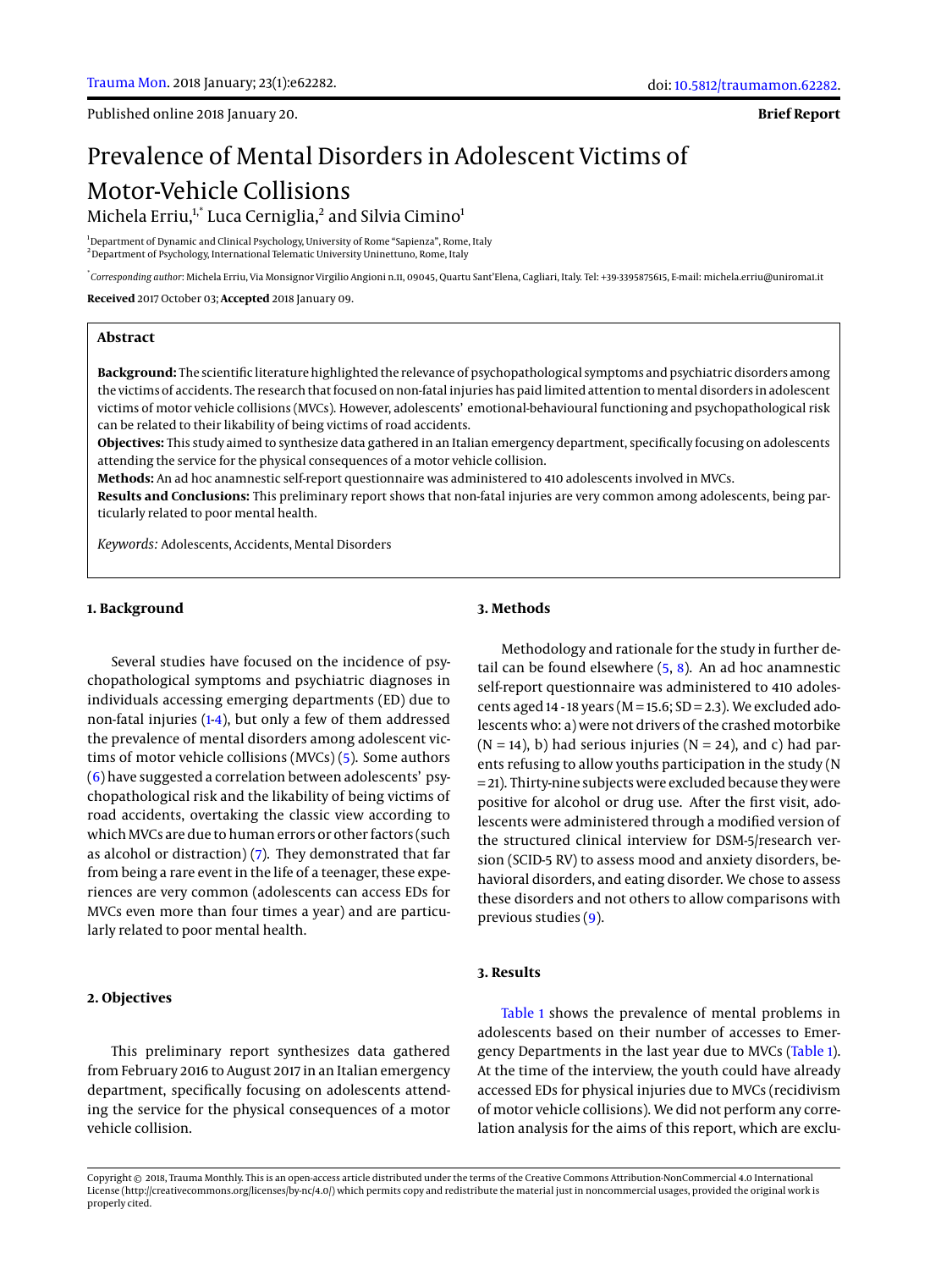sively informative of occurrence of psychiatric conditions among the sample.

## **4. Discussion**

The lack of studies addressing the prevalence of mental disorders among adolescent victims of motor vehicle collisions is surprising, given the recent data showing that 1.5 million of youths (aged 15 - 19 years) have been involved in a traffic collision only in the US [\(10\)](#page-1-7) and that adolescence is a particularly at risk developmental stage for the onset of psychopathology  $(11)$ . This preliminary report shows the prevalence of psychiatric symptoms consistent with other studies focusing on adolescents in the general population [\(12\)](#page-1-9), suggesting that the recidivism of MVCs in this sample is related to higher prevalence of psychiatric symptoms in all problematic areas.

# **References**

- <span id="page-1-0"></span>1. Bryant B, Mayou R, Wiggs L, Ehlers A, Stores G. Psychological consequences of road traffic accidents for children and their mothers. *Psychol Med*. 2004;**34**(2):335–46. [PubMed: [14982139\]](http://www.ncbi.nlm.nih.gov/pubmed/14982139).
- 2. Schweininger S, Forbes D, Creamer M, McFarlane AC, Silove D, Bryant RA, et al. The temporal relationship between mental health and disability after injury. *Depress Anxiety*. 2015;**32**(1):64–71. doi: [10.1002/da.22288.](http://dx.doi.org/10.1002/da.22288) [PubMed: [24995589\]](http://www.ncbi.nlm.nih.gov/pubmed/24995589).
- 3. Wiseman T, Foster K, Curtis K. Mental health following traumatic physical injury: an integrative literature review. *Injury*. 2013;**44**(11):1383–90. doi: [10.1016/j.injury.2012.02.015.](http://dx.doi.org/10.1016/j.injury.2012.02.015) [PubMed: [22409991\]](http://www.ncbi.nlm.nih.gov/pubmed/22409991).
- <span id="page-1-1"></span>4. Day AJ, Brasher K, Bridger RS. Accident proneness revisited: the role of psychological stress and cognitive failure. *Accid Anal Prev*. 2012;**49**:532–5. doi: [10.1016/j.aap.2012.03.028.](http://dx.doi.org/10.1016/j.aap.2012.03.028) [PubMed: [23036431\]](http://www.ncbi.nlm.nih.gov/pubmed/23036431).
- <span id="page-1-2"></span>5. Cerniglia L, Cimino S, Ballarotto G, Casini E, Ferrari A, Carbone P, et al. Motor vehicle accidents and adolescents, an empirical study on their emotional and behavioral profiles, defense strategies and parental support. *Transp Res Part F Traffic Psychol Behav*. 2015;**35**:28–36. doi: [10.1016/j.trf.2015.09.002.](http://dx.doi.org/10.1016/j.trf.2015.09.002)
- <span id="page-1-3"></span>6. Norris FH, Matthews BA, Riad JK. Characterological, situational, and behavioral risk factors for motor vehicle accidents: a prospective examination. *Accid Anal Prev*. 2000;**32**(4):505–15. [PubMed: [10868753\]](http://www.ncbi.nlm.nih.gov/pubmed/10868753).
- <span id="page-1-4"></span>7. Reason J, Manstead A, Stradling S, Baxter J, Campbell K. Errors and violations on the roads: a real distinction?. *Ergonomics*. 1990;**33**(10- 11):1315–32. doi: [10.1080/00140139008925335.](http://dx.doi.org/10.1080/00140139008925335) [PubMed: [20073122\]](http://www.ncbi.nlm.nih.gov/pubmed/20073122).
- <span id="page-1-5"></span>8. Marcelli D, Ingrand P, Ingrand I, Delamour M. Scale for the evaluation of circumstances surrounding an accident and the risk of recurrence, (ECARR). A prospective validation study of accident repetition. *Psychiat Enfant*. 2011;**54**(1):253–99. doi: [10.3917/psye.541.0253.](http://dx.doi.org/10.3917/psye.541.0253)
- <span id="page-1-6"></span>9. Jenness JL, Witt CE, Quistberg DA, Johnston BD, Rowhani Rahbar A, Mackelprang JL, et al. Association of physical injury and mental health, results from the national comorbidity survey adolescent supplement. *J Psychiatr Res*. 2017;**92**:101–7. doi: [10.1016/j.jpsychires.2017.03.022.](http://dx.doi.org/10.1016/j.jpsychires.2017.03.022) [PubMed: [28414929\]](http://www.ncbi.nlm.nih.gov/pubmed/28414929).
- <span id="page-1-7"></span>10. Sarma KM, Carey RN, Kervick AA, Bimpeh Y. Psychological factors associated with indices of risky, reckless and cautious driving in a national sample of drivers in the Republic of Ireland. *Accid Anal Prev*. 2013;**50**:1226–35. doi: [10.1016/j.aap.2012.09.020.](http://dx.doi.org/10.1016/j.aap.2012.09.020) [PubMed: [23154054\]](http://www.ncbi.nlm.nih.gov/pubmed/23154054).
- <span id="page-1-8"></span>11. Giedd JN, Blumenthal J, Jeffries NO, Castellanos FX, Liu H, Zijdenbos A, et al. Brain development during childhood and adolescence: a longitudinal MRI study. *Nat Neurosci*. 1999;**2**(10):861–3. doi: [10.1038/13158.](http://dx.doi.org/10.1038/13158) [PubMed: [10491603\]](http://www.ncbi.nlm.nih.gov/pubmed/10491603).
- <span id="page-1-9"></span>12. Merikangas KR, He JP, Burstein M, Swanson SA, Avenevoli S, Cui L, et al. Lifetime prevalence of mental disorders in U.S. adolescents: results from the national comorbidity survey replication adolescent supplement, (NCS-A). *J Am Acad Child Adolesc Psychiatry*. 2010;**49**(10):980–9. doi: [10.1016/j.jaac.2010.05.017.](http://dx.doi.org/10.1016/j.jaac.2010.05.017) [PubMed: [20855043\]](http://www.ncbi.nlm.nih.gov/pubmed/20855043).